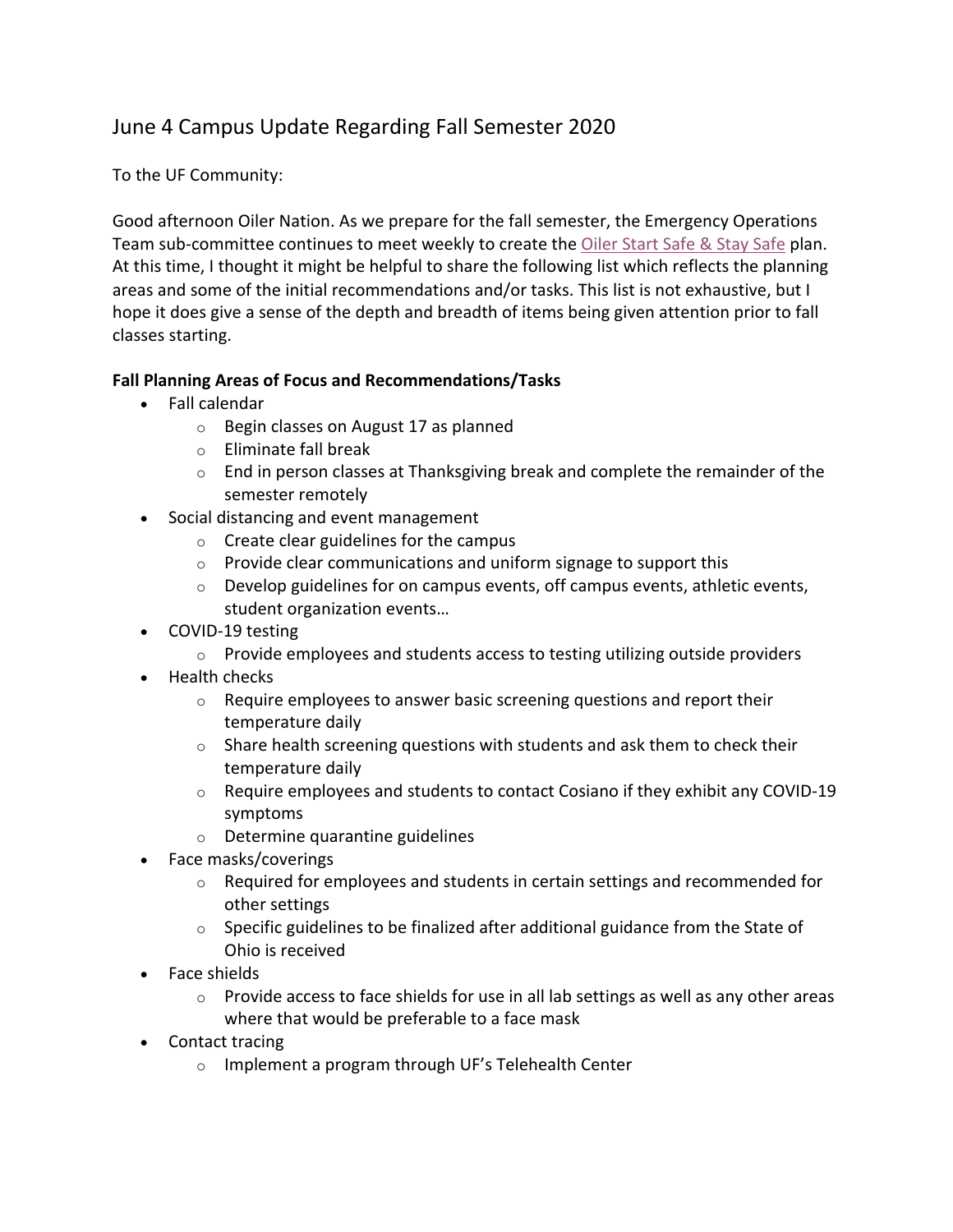- Course delivery plans (including experiential learning, labs, student teaching, clinicals, internships…)
	- o Determine appropriate modalities for courses to include face to face, hybrid delivery, and fully online
	- $\circ$  Assess fall enrollments to plan for classroom setup and usage given social distancing requirements
	- o Determine technology needs
	- o Provide appropriate support services for different course formats
- Physical arrangement of classrooms, meeting rooms, and event spaces
	- $\circ$  Assess campus spaces to determine appropriate setup given social distancing requirements
- Management of regularly used common areas (e.g. lounges, meeting areas, recreation areas, computer labs, laundry spaces…)
	- $\circ$  Set and maintain cleanliness and appropriate usage standards
	- $\circ$  Install plexiglass in high traffic reception areas as needed
	- $\circ$  Replace drinking fountains with water bottle filling stations
- On-campus housing and dining protocols
	- o Create August opening guidelines to spread out move-in so social distancing can be maintained
	- $\circ$  Identify locations for quarantine use if needed
	- $\circ$  Set guidelines for use of common area spaces in on-campus housing
	- o Change setup of Henderson to ensure social distancing
	- o Arrange to have food served
	- $\circ$  Modify hours and offerings as needed to accommodate lower capacity in Henderson
- Campus wide cleaning protocols
	- $\circ$  Create a cleaning strategy for the campus
	- o Make cleaning supplies available in classrooms, meeting rooms, main departmental offices, and common area spaces
	- $\circ$  Determine the role everyone in the UF community will need to play in keeping the campus clean
- Third party access to campus facilities while classes are in session
	- $\circ$  Have contractors and visitors adhere to the same guidelines in place for employees and students
- Return to work/school guidance
	- o As needed, create waivers that focus on risk of exposure to "infectious diseases" and not just COVID-19
	- o Provide employee and student education programs to raise awareness of COVID-19 and other infectious diseases
	- $\circ$  Create Plans/policies for assisting immunocompromised individuals and/or individuals who are not comfortable functioning in a live class or work environment due to COVID-19 concerns
	- o Create travel and transportation guidelines
	- o Determine domestic guidelines needed